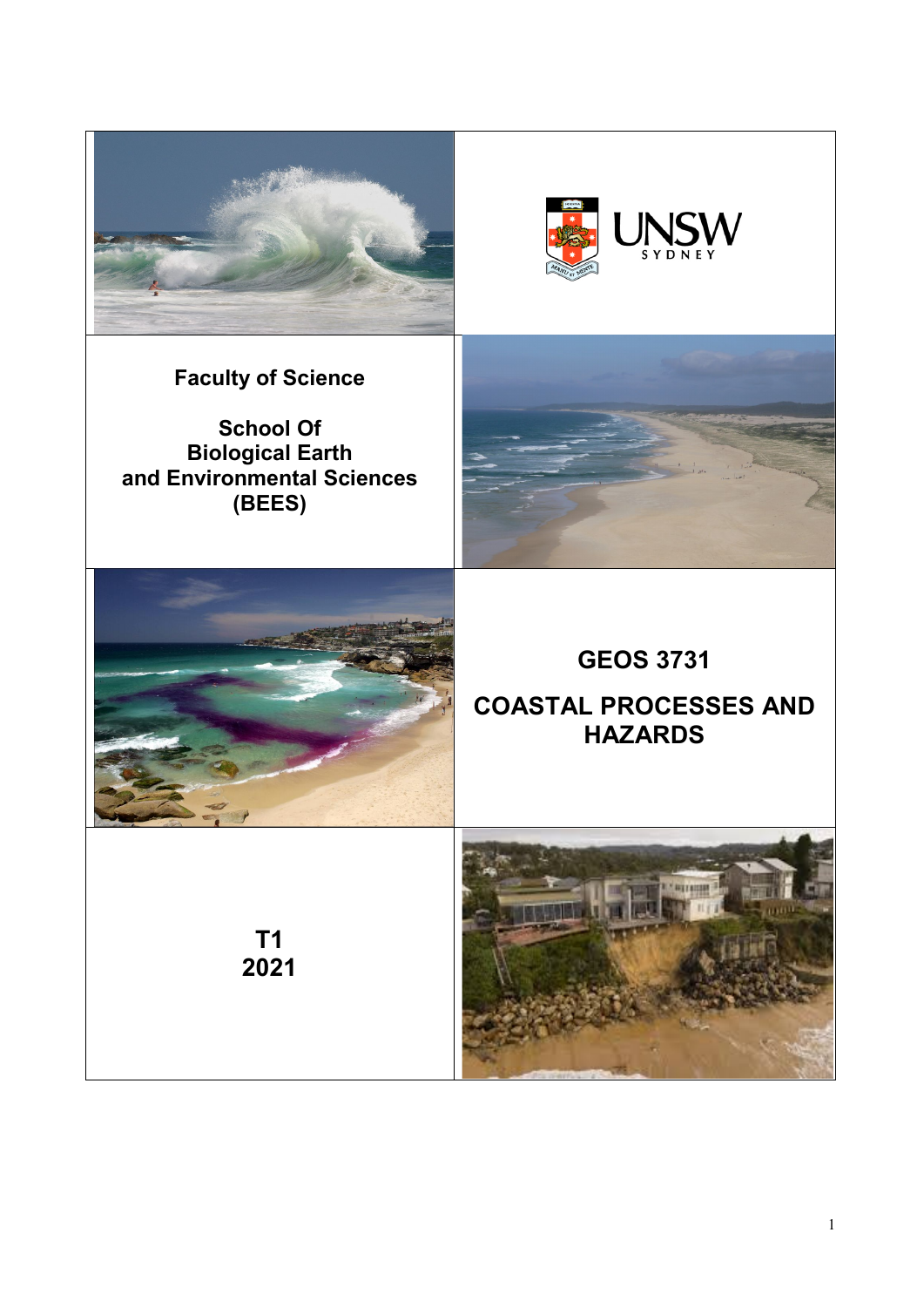## **Welcome to GEOS3731 - A Slightly Different Year!**

The course is going to be run a little differently this year due to the ongoing COVID19 situation. Last year we had to transition to 100% online after Week 4 and could not run the field trip. This year, while the lectures will all be online, the labs will be run face-to-face and we are allowed to run the field trip. This may change if the COVID19 situation worsens, but I hope not! However, some students in the course this year will be completing the course fully online, but they will not be disadvantaged by this and I'll try and come up with some creative ways that we can still get to know them through class interaction.

When we had to transition online last year I made it a personal misson to make the course as enjoyable as possible for the students given the situation and together we all made it work. The MyExperience scores for the course were the highest ever with a 5.64/6 for '*Overall I was satisfied with the quality of the course*'. I've got the same goal for this year: to make this course as good as it can possibly be for all of you. The content of the course remains the same and I'm committed to providing you with a high quality course and learning experience. Communication is the key. I'll do my best to keep you aware of everything that is happening in the course, but I also need you to pay attention to all the Moodle announcements I make and to let me know if something is not working, or if you are having some trouble with the content.

The very first thing you should do in the course is watch the '*Welcome to GEOS3731 from the Course Convenor*' video recording on the Course Moodle Page prior to commencing the course in Week 1. This introductory video will describe the logistics of the course and what to expect this year.

We'll be relying a lot on Moodle so please familiarize yourself with how the Course Page is structured. The lectures will all be recorded and available online. It won't be possible to record the face-to-face labs, but I'll be holding separate online lab sessions for those students that are taking the course fully online – that lab will be recorded and made available to all. All recordings will be done using Blackboard Collaborate. Information about how to use it can be found on the Course Moodle Page.

| <b>Year of Delivery</b>                 | 2021                                 |
|-----------------------------------------|--------------------------------------|
| <b>Course Code</b>                      | <b>GEOS 3731</b>                     |
| <b>Course Name*</b>                     | <b>Coastal Processes and Hazards</b> |
| <b>Academic Unit</b>                    | <b>BEES</b>                          |
| <b>Level of Course</b>                  | 3 <sup>rd</sup> Year Undergraduate   |
| <b>Units of Credit</b>                  | 6                                    |
| <b>Session(s) Offered</b>               | T1                                   |
| Assumed Knowledge, Prerequisites or Co- | None, but GEOS1701 and GEOS2721 are  |
| requisites                              | useful.                              |
| <b>Hours per Week</b>                   | 7                                    |
| <b>Number of Weeks</b>                  | 10                                   |
| <b>Commencement Date</b>                | Tuesday Feb 16, 2021 (T1 Week 1)     |

# **1. Course Information**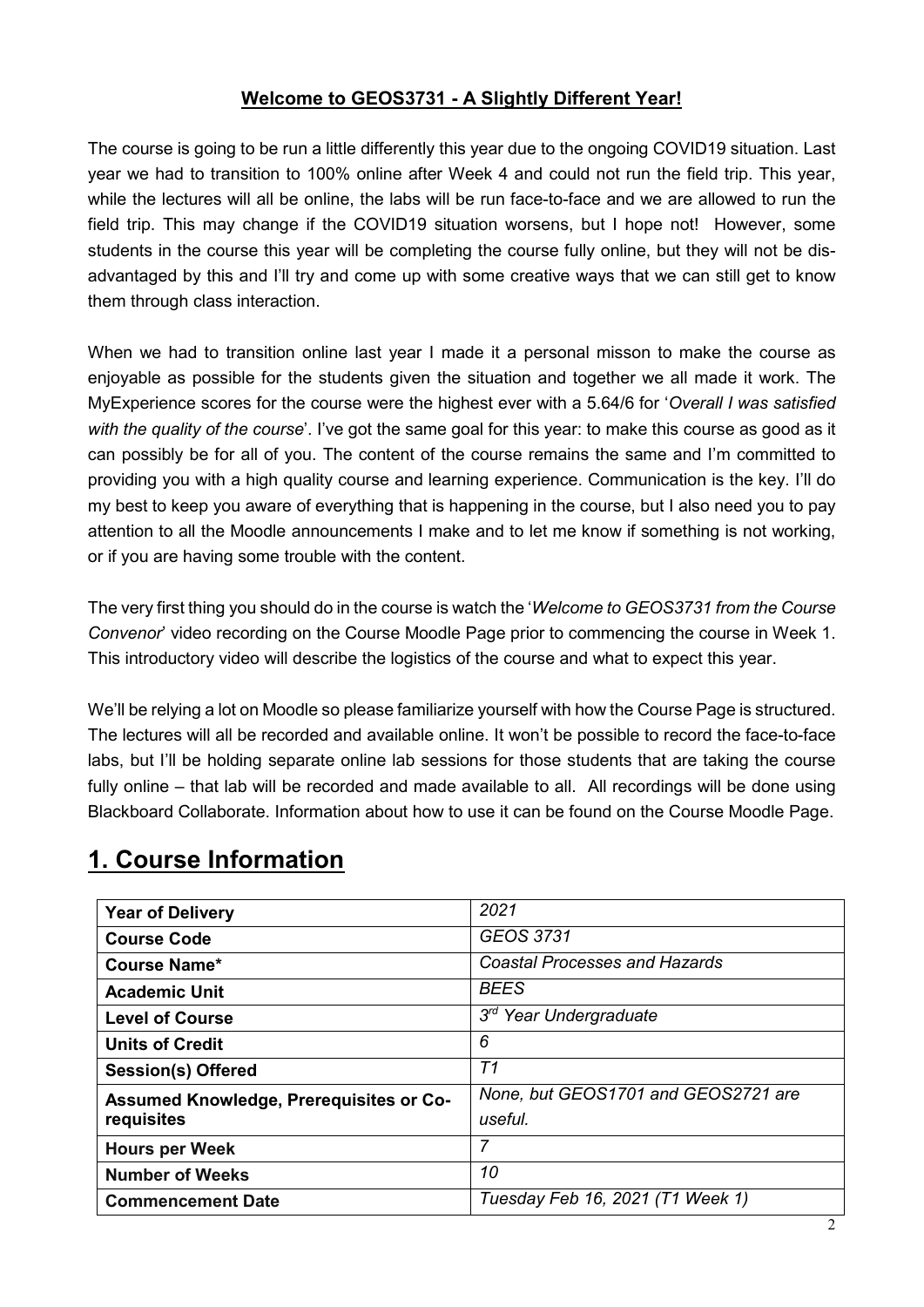#### **1.1 Course Description**

This course provides a lecture, laboratory and field-based study of the processes responsible for shaping and modifying Australian and global coastal environments. The foundation of the course is an application of the morphodynamic approach to understanding coastal processes and hazards. Topics covered include coastal evolution, nearshore waves, currents and sediment transport, beaches and coastal hazards and management. A strong emphasis is placed on practical applications related to coastal monitoring techniques. Fieldwork is an important component of the course and a multi-day fieldtrip will involve expense to individual students. Online students will be given an alternate Field Trip assessment. More information on the course is provided in the Course UNSW Handbook entry:

<https://www.handbook.unsw.edu.au/undergraduate/courses/2021/GEOS3731/>

#### **1.2 Aims and Learning Outcomes**

Coastal geomorphology is a field of coastal and marine science that involves an understanding of process and form relationships operating over a range of spatial and temporal scales. Originally, coastal geomorphologists were motivated by curiosity and the desire to describe and interpret the coastal landscapes with which humans interact. More recently, application of coastal geomorphologic principles has become an integral component of contemporary coastal hazard management in terms of how humans and coastal systems are impacted by coastal processes.

The **aims** of this course are to:

- Provide students with a solid understanding of fundamental coastal geomorphologic principles associated with process-form relationships in a range of Australian and global coastal environments;
- Provide some students with an opportunity to conduct coastal related fieldwork;
- Introduce students to a range of coastal field monitoring techniques that will provide students with theory and practical skills to conduct coastal environmental field work;
- Relate coastal geomorphologic principles to coastal hazards and related management issues.

Some of the **learning outcomes** of the course include:

- An understanding of coastal processes and their relevance to hazards and contemporary coastal management issues;
- An appreciation of the variety of coastal monitoring techniques available and the logistics, planning, and data analysis involved in obtaining coastal environmental data;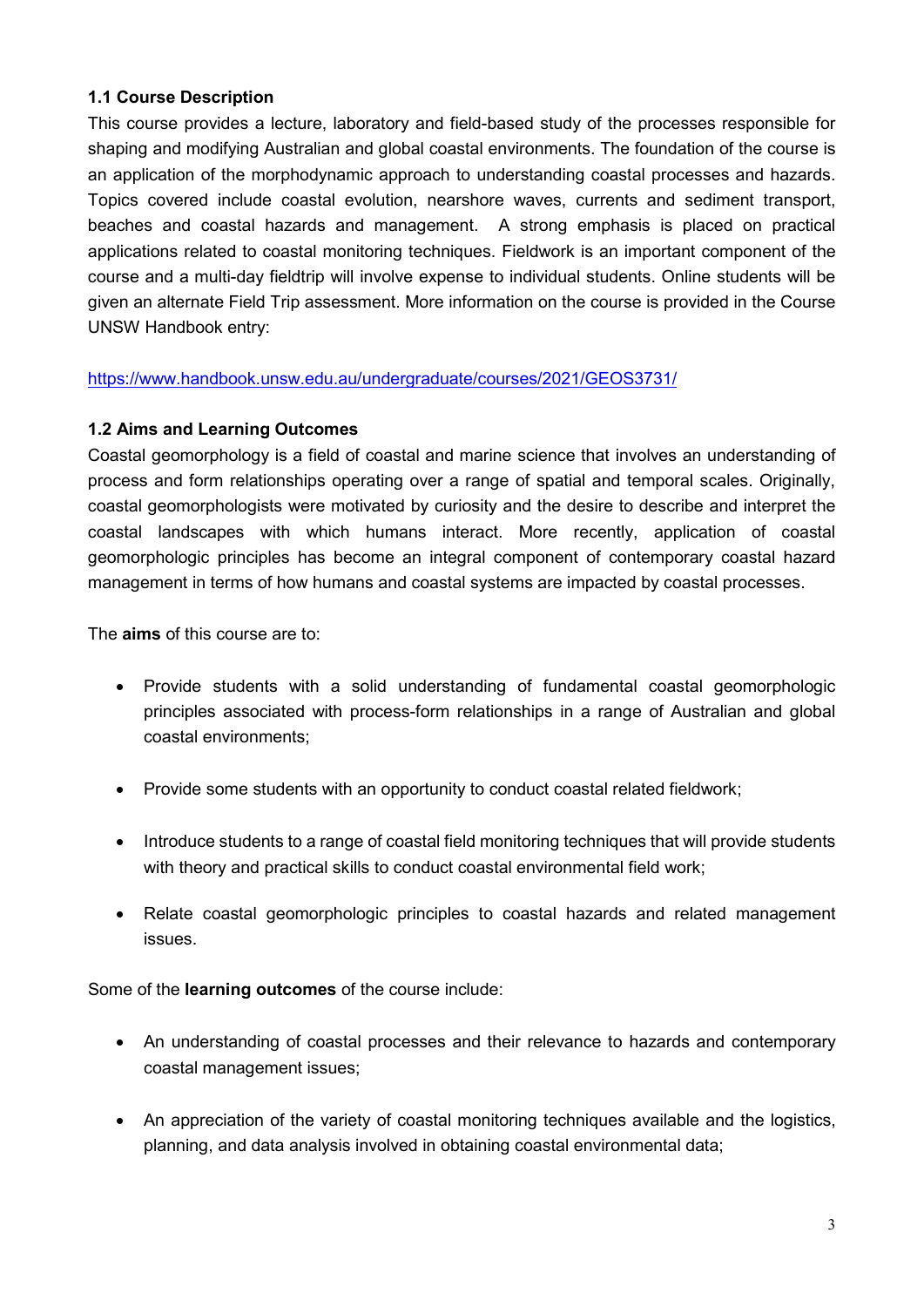- An ability to critically evaluate the role of human interactions in coastal systems and hazards and indicate key management strategies for sustainable maintenance of coastal environments;
- The ability to design and implement independent research and field studies involving team work and presentation skills.

## **1.3 Learning Strategies**

The learning goals for this course will be achieved through a variety of instructional techniques including online lectures, face-to-face and online laboratory classes, a field trip (or alternate assignment) and a major group project assignment. The goal is to stimulate your interest in the subject matter by providing a variety of teaching methods that promote student interaction and ability to think critically. The course uses many real-world examples to achieve learning outcomes and also uses elements of problem-based and self-driven learning.

You will be introduced to new field and analytical skills and further refine those taught to you in previous courses. Assignments will develop skills in accessing scientific literature and databases, data collection, analysis, interpretation and presentation, writing ability, and seminar presentations. In addition to individual assessment tasks, students will have the opportunity to work in groups in labs, workshop classes and on the field trip.

Online students will not be able to take part in any of the field-based labs and field trip, but will have alternate assessments involving material that will achieve the same learning outcomes.

### **1.4 Continued Course Improvement**

This course, like most at UNSW, continually strives to improve. 2020 was an interesting year as we had to transition fully online almost half way through and cancel the field trip. The course still received very high MyExperience scores in T1 2020 (overall satisfaction = 5.64; n=34). While there will be little change to how the course is run in 2021, lecture material is always updated and online students will have a separate online lab session that they can attend to receive additional instruction and ask questions. One change is that how groups for the Course Project will be assigned. In the past this was done randomly, but based on student feedback, students will now be allowed to choose their own group members.

# **2. Staff**

**Lecturers: Professor Rob Brander (Course Convenor) Office:** Biological Sciences North (D26) Room 401B **Phone:** 9385-2899 **Email:** rbrander@unsw.edu.au **Meetings:** by appointment

There will be several guest lecturers throughout the course.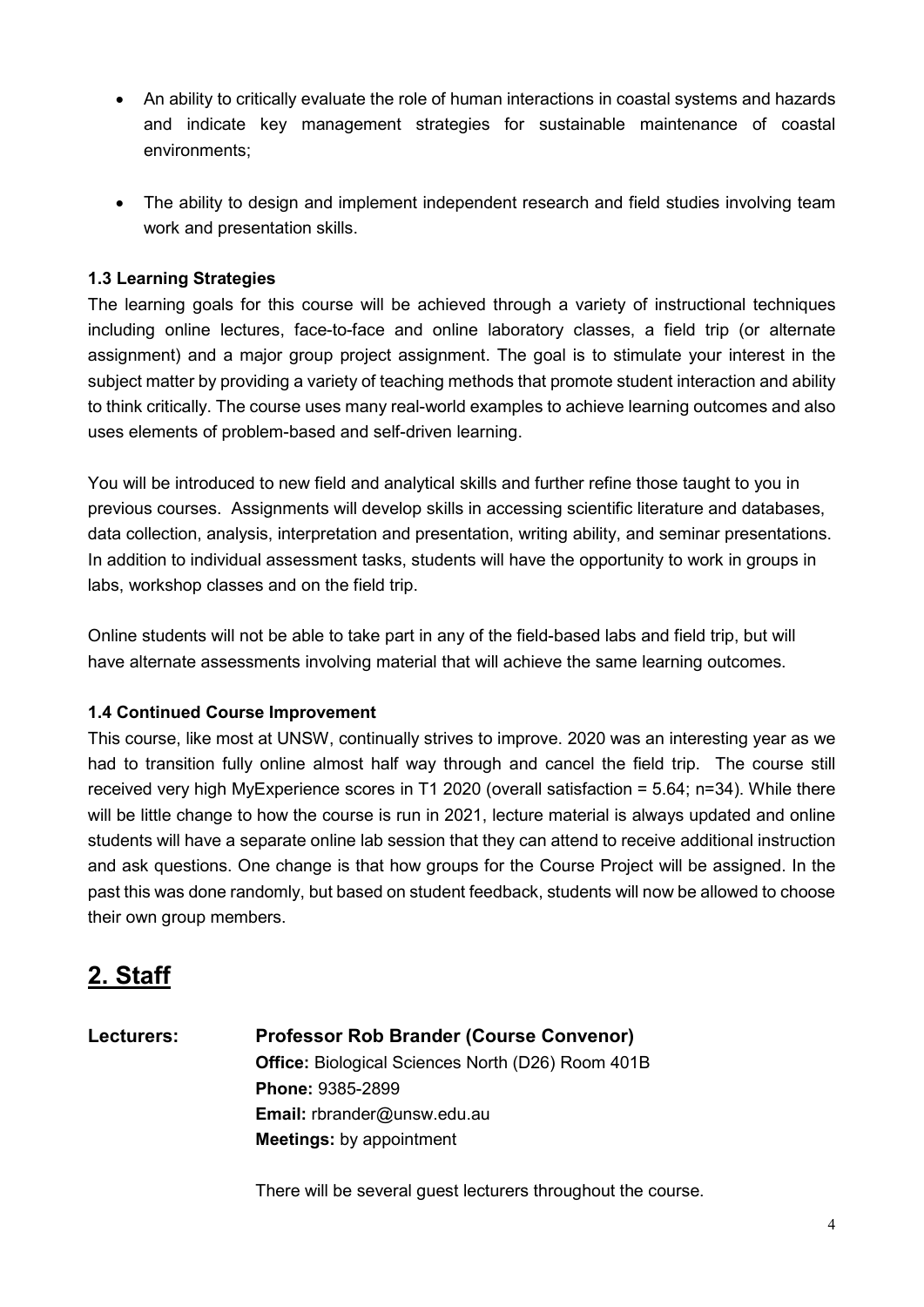- **Other Staff:** Some technical support for the labs and field trip will be provided by Mira Van Der Ley [\(m.vanderley@unsw.edu.au\)](mailto:m.vanderley@unsw.edu.au). David Edwards [\(d.edwards@unsw.edu.au\)](mailto:d.edwards@unsw.edu.au) will provide support during the course field trip and for the Field Trip Report.
- **Notices:** Any notices relevant to the course will be announced and posted posted on the Course Moodle site on a regular basis. Each Friday I will send out a '*What's in Store in Week X*' Moodle announcement. It is the responsibility of students to ensure that they are aware of due dates, timetables (and any changes therein).
- Assistance: General enquiries should be directed to the Science Student Centre Nucleus Student Hub on Level 2 of the Library Building (Ph: 9385-6125) or lodge an online enquiry via unsw.to/webforms with your zID. Specific BEES course and program related enquiries will be re-directed to Faye Mo who is based in the School of BEES School Office on Level 5 D26. Students can email Faye directly if they wish to contact her (faye.mo@unsw.edu.au). Queries relating specifically to the course should be directed to the Course Convenor, Professor Rob Brander.

# **3. Course Schedule**

#### **3.1 Lectures**

There are three (3) hours of lectures scheduled **online** per week:

| Tuesday 11-12 | Wednesday 11-12 | Thursday 11-12 |
|---------------|-----------------|----------------|
|               |                 |                |

These will be mix of pre-recorded and live lectures. In general, the Tuesday and Wednesday lectures will be pre-recorded and the Thursday lectures will be live, but you will be notified in advance each week of the schedule. Please be aware that all of the lectures will be new (i.e. not recordings from previous years!).

ALL lectures will be given and recorded using Blackboard Collaborate and will be made available online on the Course Moodle page. All lecture powerpoints will also be made available to students on Moodle. **Table 1** lists the lecture sequence by date and topic. However, this is a guide as changes to the timing and content of each topic may occur. Students will be advised of any changes to the timetable as soon as possible.

Please note that the learning requirements for the course (based on content taught prior to adoption of the Trimester system) does not require a full 10 weeks of 3 x lectures and 2 x labs per week. This means that lectures/labs are not scheduled for certain days – please refer to the Course Program in **Table 1**. Students may do independent study and revision during these times.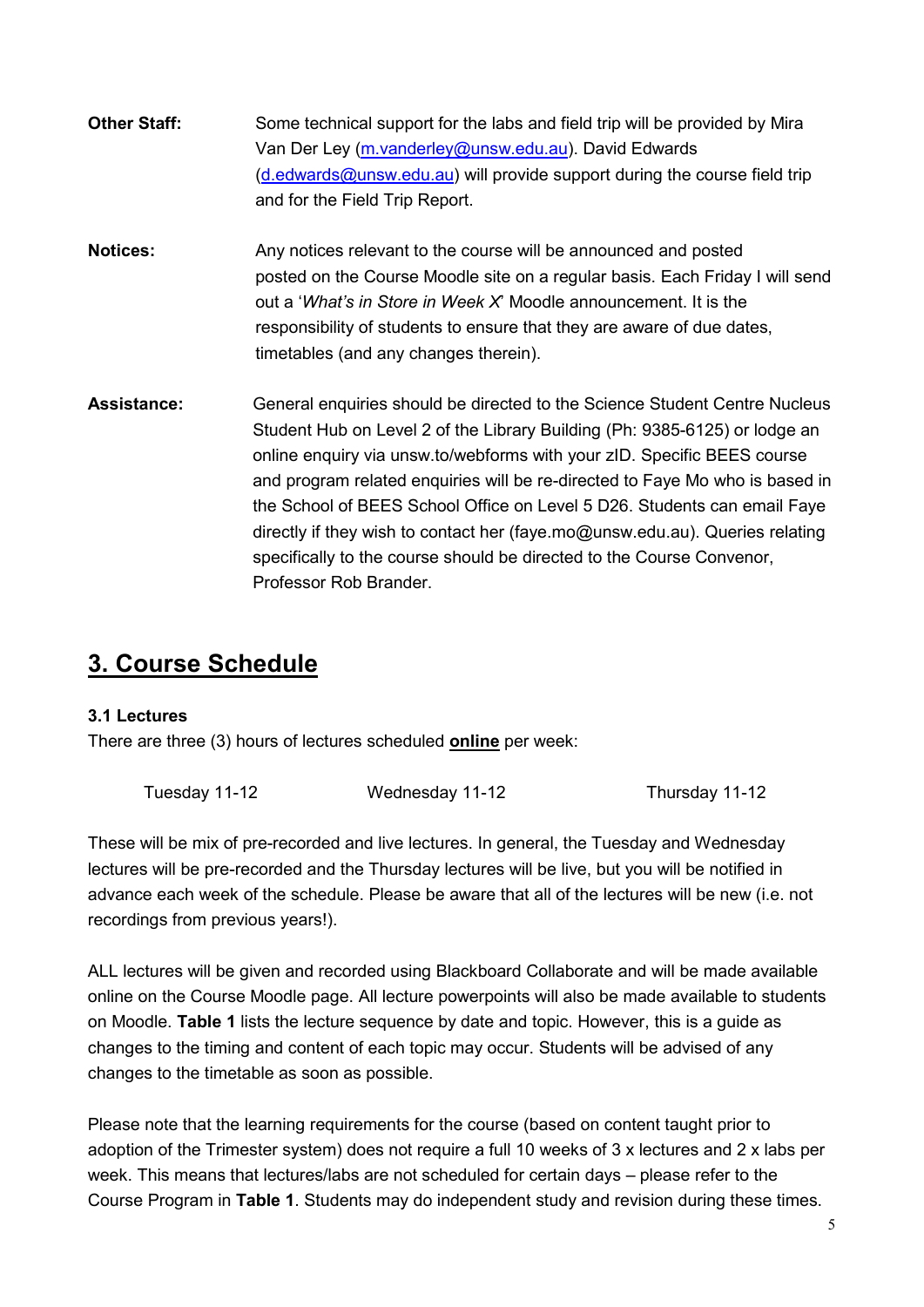| <b>Week</b> | Lecture          | <b>Lecture Topic</b>                                                       | <b>Lab Topic</b>                                                                               | <b>Lab and Assessment Details</b>                                                                   |  |
|-------------|------------------|----------------------------------------------------------------------------|------------------------------------------------------------------------------------------------|-----------------------------------------------------------------------------------------------------|--|
|             | 1. Tues Feb 16   | Introduction to Course                                                     | Lab 1 Tues Feb 16: Introduction to Course Project<br>Lab 2 Wed Feb 17: Course Project Workshop | • Intro to Labs and WHS<br>Group selections; Group Project<br>$\bullet$<br>Due Fri April 2 (Week 7) |  |
|             | 2. Wed Feb 17    | <b>Fundamentals of Coastal Geomorphology</b>                               |                                                                                                |                                                                                                     |  |
|             | 3. Thurs Feb 18  | Coastal Hazards: Long Term                                                 |                                                                                                | Work on Group Project<br>$\bullet$                                                                  |  |
|             | 4. Tues Feb 23   | Coastal Hazards: Short Term                                                | Lab 3 Tues Feb 23: Coastal Hazard Communication                                                |                                                                                                     |  |
| 2           | 5. Wed Feb 24    | Guest Lecture by Anna Attard:<br><b>Community Understanding of Hazards</b> |                                                                                                | • Workshops on Group Project<br><b>Field Trip Information</b><br>$\bullet$                          |  |
|             | 6. Thurs Feb 25  | Shoreline Change                                                           | Lab 4 Wed Feb 24: Coastal Project Workshop                                                     |                                                                                                     |  |
| 3           | 7. Tues Mar 2    | Beach Morphology                                                           | Lab 5 Tues Mar 2: Coastal Project Workshop                                                     | <b>Group Project Progress Reports</b><br>$\bullet$                                                  |  |
|             | 8. Wed Mar 3     | <b>Beach Monitoring</b>                                                    |                                                                                                | <b>Beach Imaging Assignment</b><br>due Monday March 15 @ 5 PM                                       |  |
|             | 9. Thurs Mar 4   | Beach Types and Models                                                     | Lab 6 Wed Mar 3: Beach Video Imaging                                                           | (by email)                                                                                          |  |
| 4           | 10. Tues Mar 9   | Beach Types and Models                                                     | Lab 7 Tues Mar 9: Beach Video Imaging<br>Lab 8 Wed Mar 10: Bronte to Bondi Walk                | <b>Beach Imaging Assignment</b><br>$\bullet$                                                        |  |
|             | Wed Mar 10       | No Lecture (Due to Lab)                                                    |                                                                                                | <b>Coastal Evolution and Landforms</b><br>walk - Meet at Bronte Beach                               |  |
|             | 11. Thurs Mar 11 | <b>Coastal Dunes and Barriers</b>                                          |                                                                                                | SLSC Wed Mar 10 at 10:45 am                                                                         |  |
|             | Tues Mar 16      | No Lecture (Independent Study)                                             | Lab 9 Tues Mar 16: Mid-Term Exam (online)                                                      | • Mid-Term Exam (all material up<br>to March 11                                                     |  |
| 5           | 12. Wed Mar 17   | Guest Lecture by Dr Mitch Harley:<br><b>SMART Shorelines</b>               |                                                                                                | Return Beach Imaging Assign.<br>$\bullet$                                                           |  |
|             | 13. Thurs Mar 18 | <b>Wave Characteristics</b>                                                | Lab 10 Wed Mar 17: Beach Surveying Coogee Beach                                                | Field Trip Information<br><b>Project Seminar Information</b>                                        |  |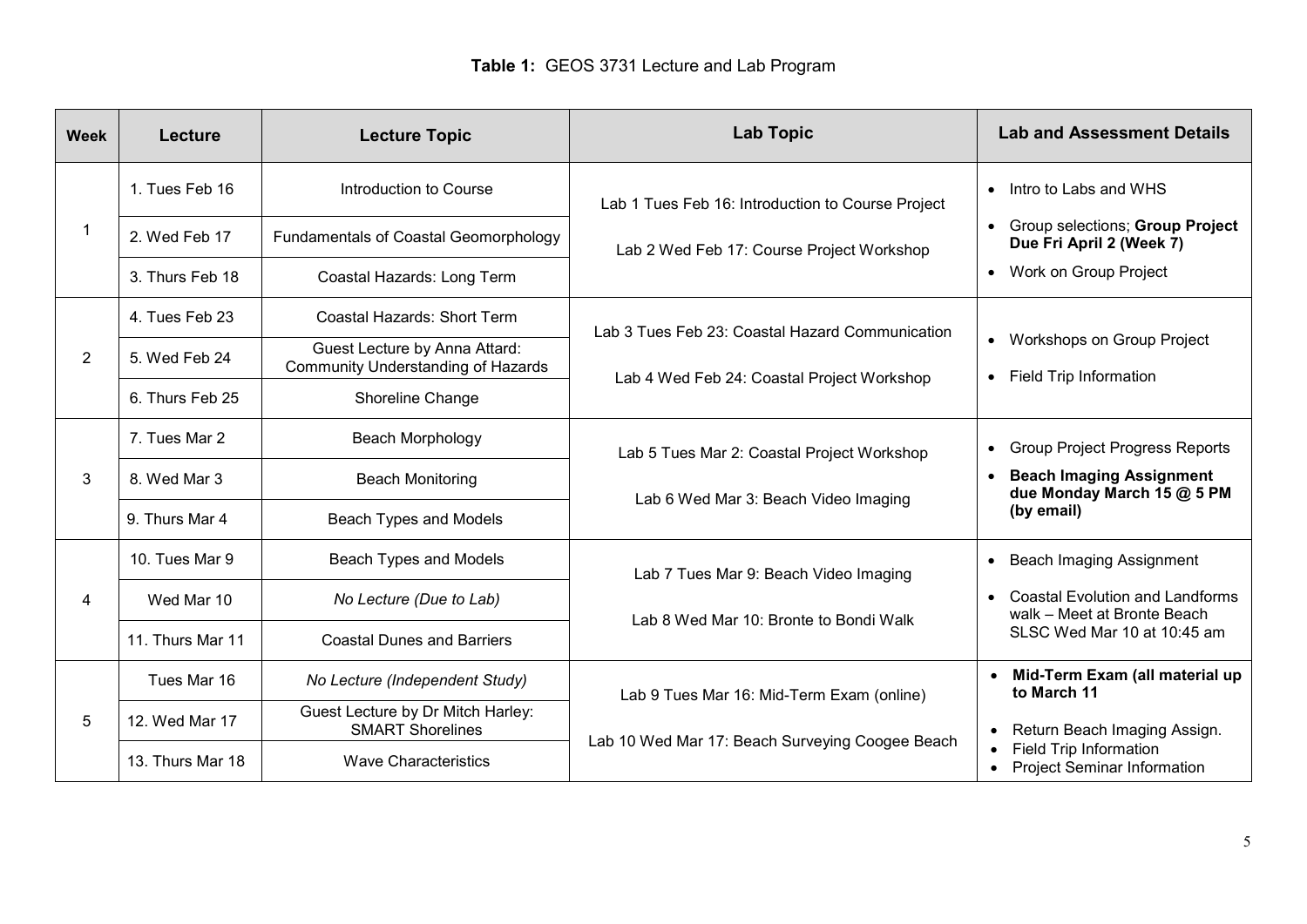| <b>Week</b> | Lecture<br><b>Number and</b><br><b>Date</b>                                                                       | <b>Lecture Topic</b>                 | <b>Lab Topic</b>                                              | <b>Lab and Assessment Details</b>                               |  |  |
|-------------|-------------------------------------------------------------------------------------------------------------------|--------------------------------------|---------------------------------------------------------------|-----------------------------------------------------------------|--|--|
| 6           | Monday March 22 to Friday March 26 = UNSW FLEXI WEEK = NO CLASSES                                                 |                                      |                                                               |                                                                 |  |  |
|             | Course Field Trip Saturday March 27 to Monday March 29 (Field Trip Report due Thursday April 15 @ 1 PM (by email) |                                      |                                                               |                                                                 |  |  |
| 7           | 14. Tues Mar 30                                                                                                   | <b>Wave Dynamics</b>                 | Lab 11 Tues Mar 30: Mid-Term Exam/Field Trip De-Brief         | Mid-Term Exam review<br>$\bullet$                               |  |  |
|             | 15. Wed Mar 31                                                                                                    | <b>Project Seminars</b>              | Lab 12 Wed Mar 31: Project Seminars                           | Field Trip De-Brief<br>$\bullet$                                |  |  |
|             | 16. Thurs Apr 1                                                                                                   | Wave Dynamics and Measurement        |                                                               | <b>Group Project Seminars</b>                                   |  |  |
|             | 17. Tues Apr 6                                                                                                    | Wave Measurement/Surf Zone Processes | Lab 13 Tues Apr 6: Field Trip Report/Alternate<br>Assessment  |                                                                 |  |  |
| 8           | 18. Wed Apr 7                                                                                                     | <b>Surf Zone Processes</b>           |                                                               | Work on Field Trip Report<br>$\bullet$<br>/Alternate Assessment |  |  |
|             | Thurs Apr 8                                                                                                       | <b>Nearshore Currents</b>            | Lab 14: Wed Apr 7: Field Trip Report/Alternate<br>Assessment  |                                                                 |  |  |
|             | 19. Tues Apr 13                                                                                                   | <b>Nearshore Currents</b>            | Lab 15 Tues Apr 13: Field Trip Report/Alternate<br>Assessment | Work on Field Trip<br>Report/Alternate Assessment               |  |  |
| 9           | 20. Wed Apr 14                                                                                                    | <b>Sediment Transport</b>            |                                                               | Field Trip Report due Thursday<br>$\bullet$                     |  |  |
|             | Thurs Apr 15                                                                                                      | No Lecture (Independent Study)       | Lab 16 Wed Apr 14: Field Trip Report/Alternate<br>Assessment  | Apr 15 @ 1 PM                                                   |  |  |
|             | 21. Tues Apr 20                                                                                                   | <b>Beach Safety Research</b>         | Tues Apr 20 - No Lab - Independent Study                      | Hand back assessment material<br>$\bullet$                      |  |  |
| 10          | 22. Wed Apr 21                                                                                                    | <b>Beach Safety Research</b>         | Lab 17 Wed Apr 21 - Course Review and Final Exam              | <b>MyExperience Course Review</b><br>$\bullet$                  |  |  |
|             | Thurs Apr 22                                                                                                      | <b>Bad Science!</b>                  | Revision                                                      | <b>Final Exam Review</b><br>$\bullet$                           |  |  |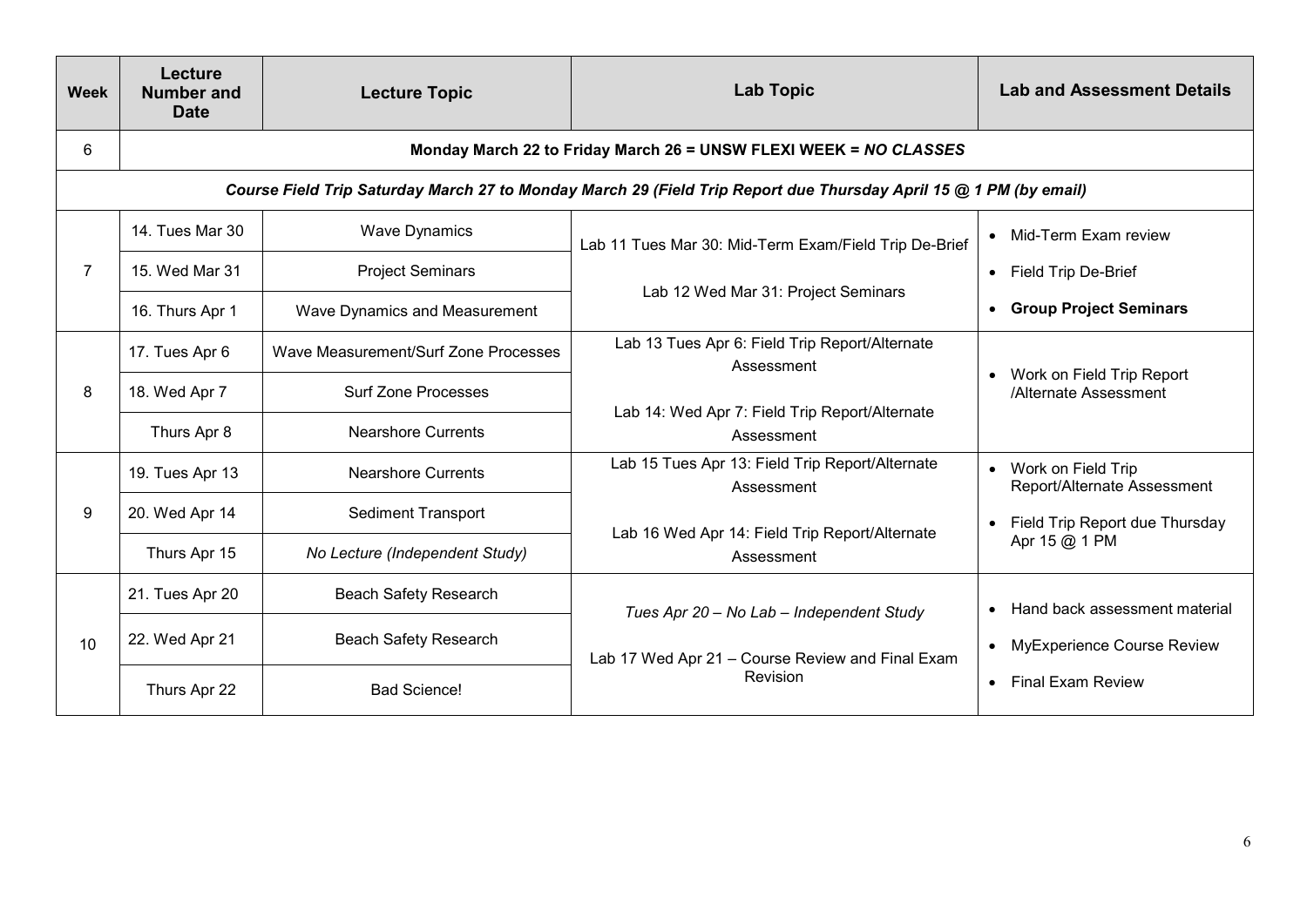## **3.2 Laboratory Classes**

Most students are required to attend two (2) x 2 hour Lab classes per week between Weeks 1-10:

| Tuesday 12-2   | Teaching Lab 05 (Biological Sciences South – E26) |
|----------------|---------------------------------------------------|
| Wednesday 12-2 | Teaching Lab 05 (Biological Sciences South – E26) |
| Online Only    | Dedicated online session time to be announced.    |

**Table 1** lists the sequence of Lab topics by Trimester Week and topic. Please note that Lab 8 (Wed Mar 10) involves walking from Bronte Beach to Bondi Beach. Lab 10 (Wed Mar 17) will be held at Coogee Beach. Both are weather permitting. If weather is not suitable, the Labs will be devoted to a Course Project Workshop. Online students are not required to take part in these labs and will not be assessed on any associated material.

It is an OHS requirement that all students wear closed shoes in Biological Sciences South E26 Teaching Lab 05.

Students will be given instructions about logistics of labs in the lectures and on the course Moodle internet site **at least one week before the lab**. It is the responsibility of students to make sure they receive and follow these instructions.

There is no lab manual for the course. All relevant documents will be provided on the course Moodle site or in lectures/labs as appropriate.

Students who are doing the Labs online will be able to work on the material presented in the labs independently online and a separate online information session will be arranged each week for these students to ask questions and receive more instruction.

### **3.3 Field Trip**

A 3 day field trip to the Mid-North Coast, NSW region will take place at the end of Week 6 from Saturday March 27 to Monday March 29. We will be staying at the UNSW field station at Smiths Lake (Table 2).

#### **Table 2: Dates and Key Times for Field Trip**

| Location                      | <b>UNSW Departure</b> | <b>UNSW Return</b>   |
|-------------------------------|-----------------------|----------------------|
| <b>UNSW Smiths Lake Field</b> | 9 am Satuday March 27 |                      |
| Station                       |                       | 6 pm Monday March 29 |

The cost for this field trip will be **\$120** per student and includes transport, accommodation and food (2 x breakfast, 2 x lunch, 2 x dinner + goodies).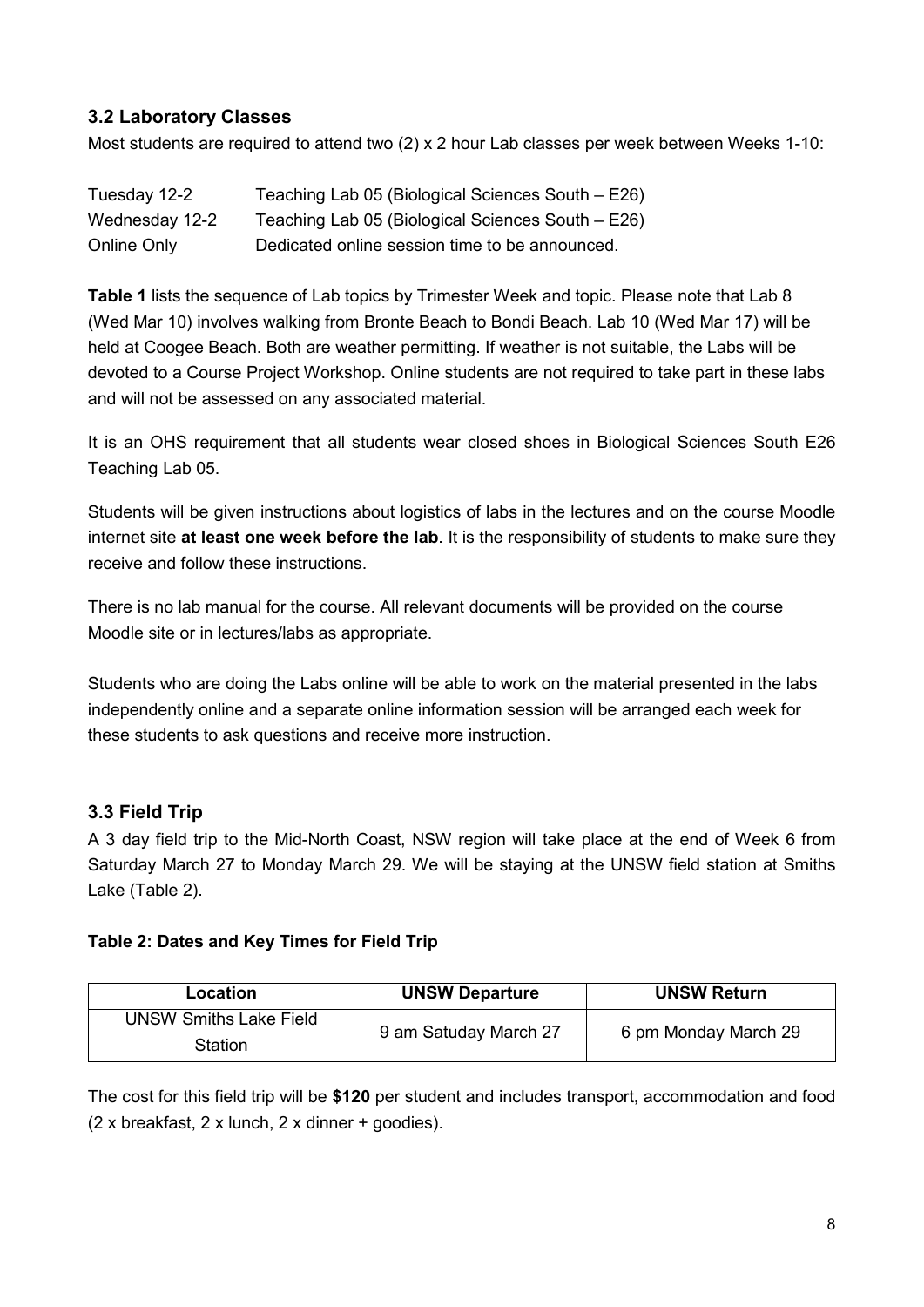Please note that there is a COVID restriction of 27 students who are allowed to stay at the Smiths Lake Field Station. A registration and payment link for the field trip will be made available on the course Moodle site in **Week 3**. Registration will be done on a first come, first serve basis (i.e. first 27 students to register). Payments must be made **before** you attend the field trip.

If you register and subsequently cannot attend the field trip for a **valid reason**, please notify Professor Brander as soon as possible as there may be a waiting list.

We would normally not run the field trip over a Monday during the trimester teaching period. However, these were the only dates available due to other usage at the Smiths Lake Field Station and the following weekend being the Easter Holidays.

If you will miss any commitments for other courses as a result of your attendance on the field trip you need to notify Professor Rob Brander as soon as possible so he can ensure you are not disadvantaged by this situation.

Any student not attending the field trip and will be given an alternate assessment of equal value to the Field Trip Report.

#### **3.4 Attendance**

You are encouraged to attend any of the 'live' online lectures as this provides an additional opportunity to interact with your lecturer and classmates. However, all lectures will be recorded and made available to you on the Course Moodle page.

Attendance in Lab classes (either face-to-face or online) is important as the Labs are the focus of much of the course assessment and involve group work.

Please note that all material in Lectures and Labs is assessable on the Exams. This includes any material given by guest lecturers.

Students that miss classes or assessment tasks due to ill health or other problems are advised to seek Special Consideration (see Section 4.2) and notify the Course Convenor as soon as possible.

The University expects that all students are available for the entire duration of the UNSW end of trimester scheduled examination period (Apr 30 – May 13). Please bear this in mind when making end of trimester work or travel plans.

# **4. Assessment**

The assessment for the course is outlined in **Table 3**. Specific details and requirements of each assessment will be discussed in the relevant Lab class and/or on Moodle. Students are expected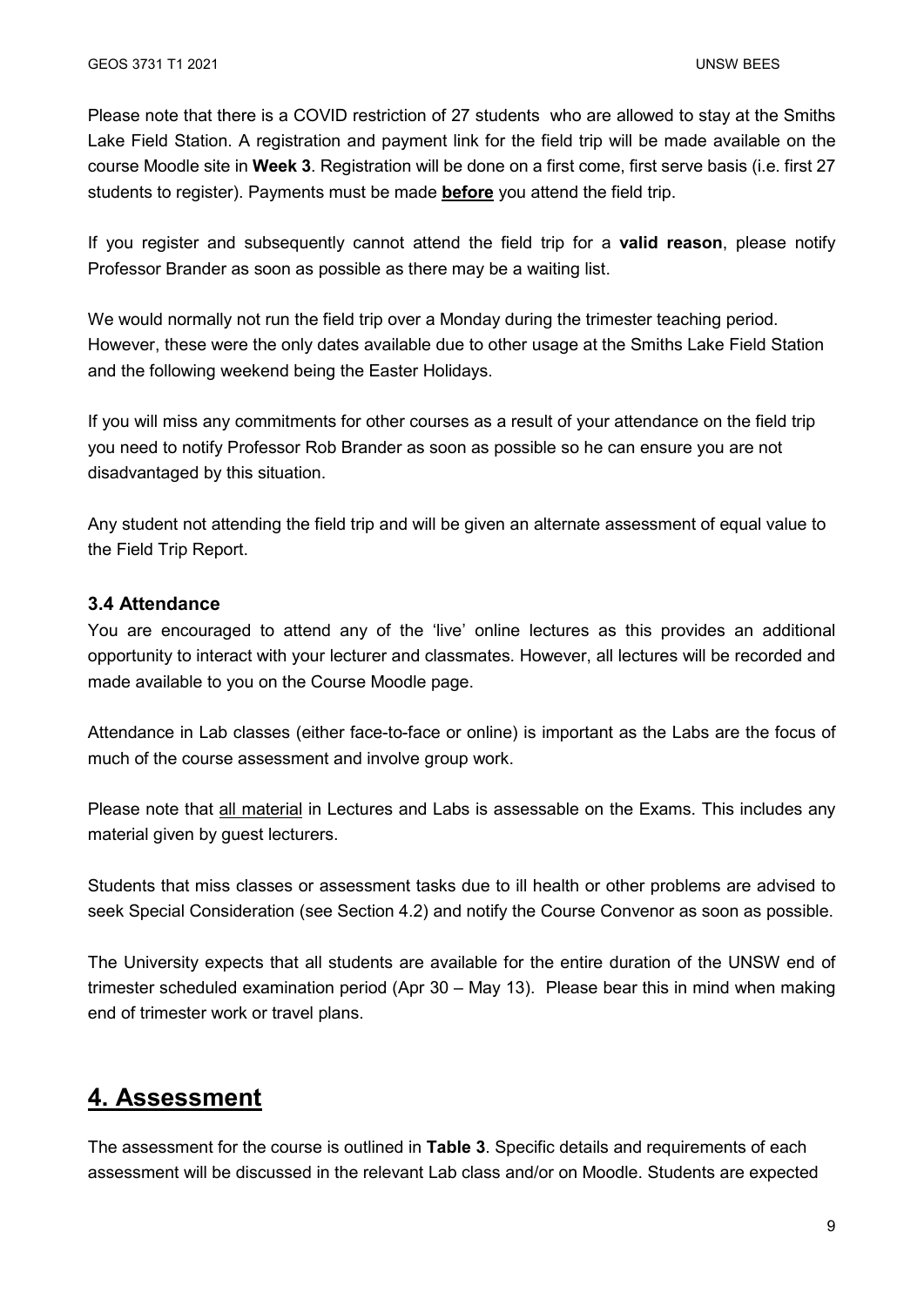to submit ALL assessable work and a Fail Grade may be given if you have not submitted work without a valid reason.

#### **Table 3: Course Assessment**

| <b>Assessment Item</b>                    | %<br><b>Value</b> | Date Given              | Due Date                |
|-------------------------------------------|-------------------|-------------------------|-------------------------|
| Mid-Term Exam*                            | 20                | Tues March 16 (Week 5)  | Tues March 16 (Week 5)  |
| Final Exam <sup>*</sup>                   | 20                | Final Exam Period       | Final Exam Period       |
| <b>Course Project</b>                     | 30                | Tues Feb 16 (Week 1)    | Friday April 2 (Week 7) |
| Beach Imaging Assignment                  | 15                | Wed March 3 (Week 3)    | Mon March 15 (Week 5)   |
| Field Trip Report/Alternate<br>Assessment | 15                | Sat March 27 (Week 6/7) | Thurs Apr 15 (Week 9)   |
| TOTAL                                     | 100               |                         |                         |

\*All exams will be conducted online

#### **4.1 Submission of work**

Please note that the Ground Floor Bioscience Student Office has been closed permanently and this includes the Assessment Box. Please do not submit any work at this location.

The Beach Imaging Assignment and Field Trip Report should be submitted by email **in WORD format only** to the Course Convenor Professor Rob Brander [\(rbrander@unsw.edu.au\)](mailto:rbrander@unsw.edu.au).

The Course Project must be submitted in **hard copy form** to the Course Convenor by the due date.

The Project Seminars will be assessed equally by student peers and the Course Convenor.

You are expected to make a back-up copy of everything you hand in.

Both the Mid-Term and Final Exams will be held online.

**Late work will be penalised by 10% of the value of the assignment per day**. After 7 late days (including weekends) the work will be given a value of 0%. This is School of BEES policy and there are no exceptions unless an extension is provided. Extensions are only provided by the Course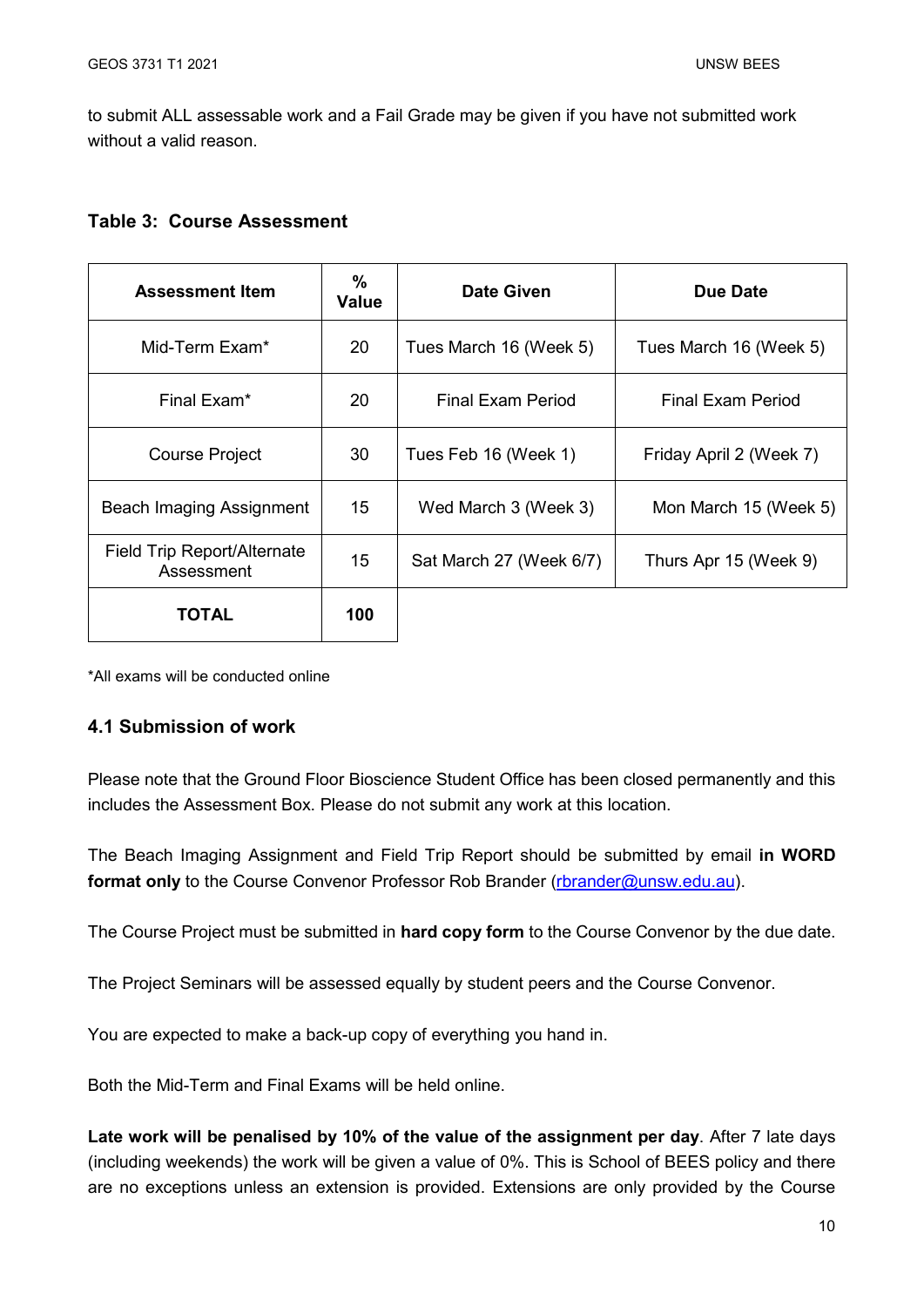Convenor for valid reasons (medical or otherwise) and official certification must be appended to the work when handed in.

Only valid reasons will be accepted for missing an Exam or requesting extensions to assessment due dates. Appropriate documentation is required and should be provided to the Course Convenor. Alternative dates can be made for missing an Exam for valid reasons.

#### **4.2 Special Consideration**

Students who believe that their academic performance during the trimester may have been affected by personal or physical health problems or any other serious issues outside of their control may apply for Special Consideration. Applications can be made for compulsory class absences, such as labs and assessment tasks. **Students must make a formal application for Special Consideration** for the course(s) affected as soon as practical after the problem occurs and **within three working days of the assessment to which it refers**.

Students should consult the "Special Consideration" section of the UNSW Students' website for further information on how to apply: https://student.unsw.edu.au/special-consideration

#### **4.3 Feedback on assessment**

Feedback on the course assessments will be provided either on the assessment directly when handed back or discussed verbally in the relevant Lab Class.

We follow the UNSW grading system: [https://student.unsw.edu.au/grades.](https://student.unsw.edu.au/grades) You should also familiarise yourself with the UNSW assessment policy:<https://student.unsw.edu.au/assessment>

#### **4.4 Course evaluation and grade summary**

Student evaluative feedback on the course is gathered every year through the use of UNSW MyExperience, which is available through your MyUNSW account and on the Course Moodle page towards the end of the course. MyExperience allows you to provide feedback on both the course itself and the teaching provided in the course. Student feedback is taken very seriously and influences continual course improvements so please contribute. More information on MyExperience can be found at [https://student.unsw.edu.au/myexperience.](https://student.unsw.edu.au/myexperience) Student feedback is taken seriously and influences continual course improvements.

A final grade summary of assessments for the course will be posted on the course Moodle website once the My Experience course evaluations reach an **80% response rate**. This summary is valuable as it allows students to check for any data entry errors.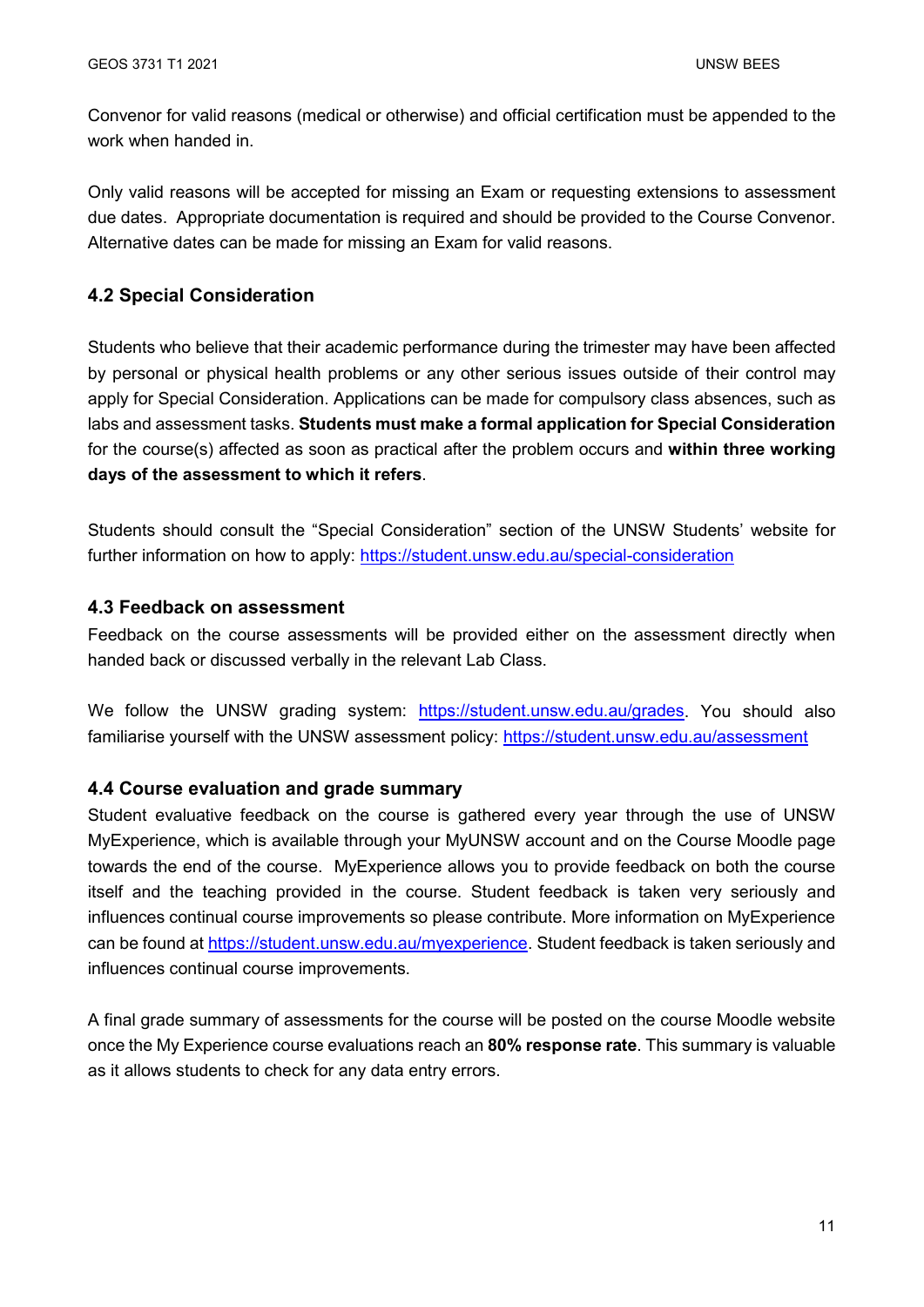## **5. Resources and Readings**

#### **5.1 Moodle**

This course is available online through the UNSW Moodle system which can be accessed via your MyUNSW or by:

1. Going to<https://moodle.telt.unsw.edu.au/login/index.php>

2. Enter your Username (your UNSW zID) and Password (your zPass) and click the 'Agree and sign on' button

3. Look for GEOS3731 under the 'My Courses Tab'

The GEOS3731 Moodle site will contain basic information regarding course announcements, lectures, labs, and assignments. You will find that the course has been divided into blocks of material relating to Lectures, Labs and Assessments where you will find all the information you need.

Please visit the Support Section at<https://student.unsw.edu.au/moodle-support> for more information and tutorials about Moodl

#### **5.2 Online lecture and lab recordings**

All lectures for this course will be recorded using Blackboard Collaborate. Some of these lectures will be pre-recorded and uploaded in advance of the the scheduled lecture time or given 'live'. These recordings consist of the audio of what the lecture is saying as well as what is shown on their presention. Professor Brander will also provide copies of his lecture Powerpoint presentations for students to print out if they wish.

It is **important to remember** that the the PowerPoint slides in lectures provide only a brief overview of the material actually presented in the lectures. All material is assessable on the Class Exams and if you rely solely on the content on the online PowerPoint slides to study from, you will not do well in the course. You should therefore listen to the online lecture recordings and take good notes from them!

The face-to-face labs are not recorded, but a separate online lab session will be arranged for those students taking the course online. These lab sessions will be recorded using Blackboard Collaborate and wll be available to all students in the class.

For more information on Blackboard Collaborate see [https://student.unsw.edu.au/blackboard](https://student.unsw.edu.au/blackboard-collaborate-ultra)[collaborate-ultra](https://student.unsw.edu.au/blackboard-collaborate-ultra)

There is no hardcopy Lab Manual for this course. Instead, relevant pre-lab and lab material related to the Labs and Assessments will be provided on Moodle in advance. Any material related to the Field Trip/Alternate Assessment Report will also be uploaded onto Moodle in a separate folder.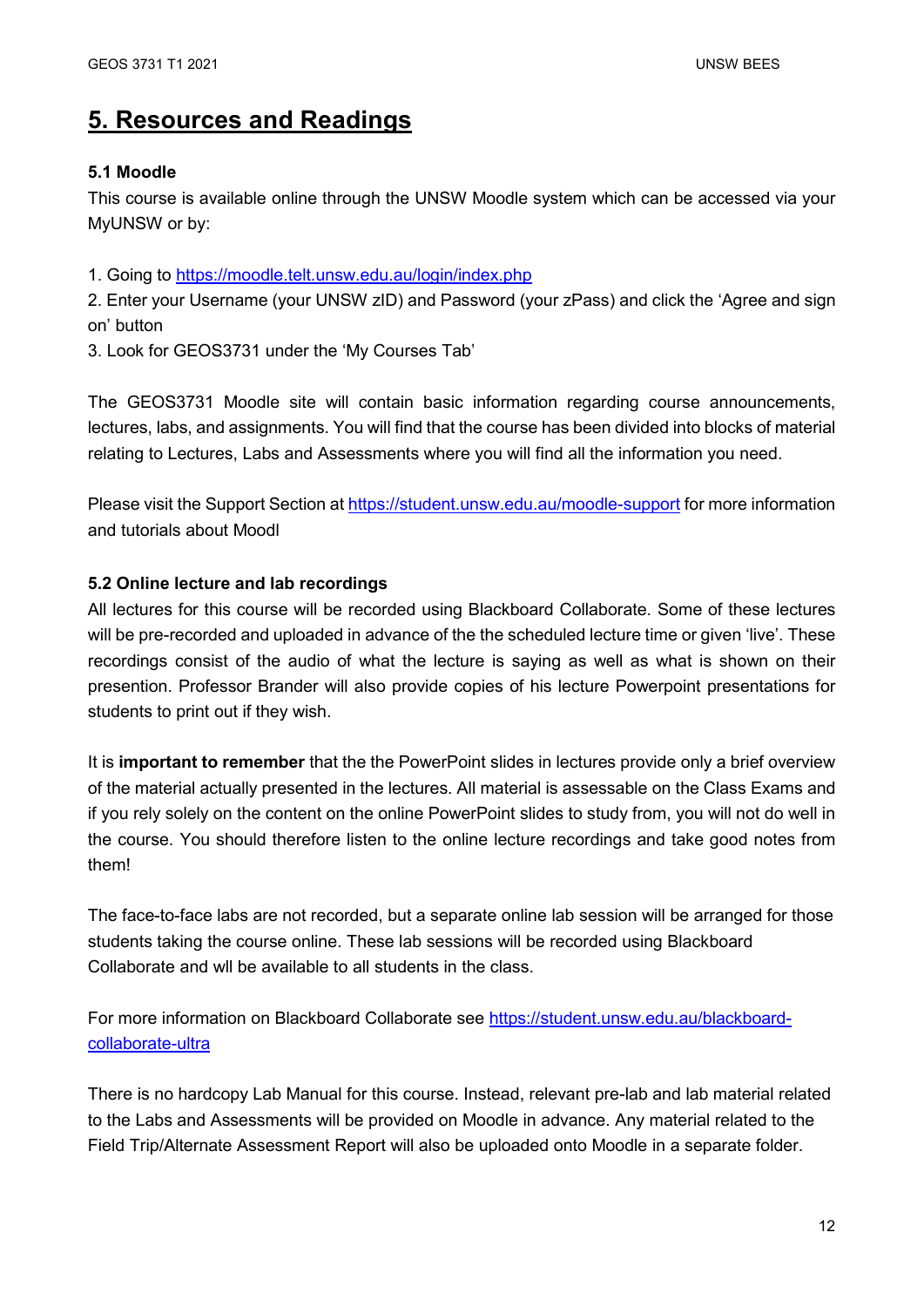#### **5.4 Readings**

There is no set textbook for this subject. Instead, appropriate chapters from relevant coastal textbooks and/or journal papers will be assigned for each lecture as recommended readings Most chapters can be obtained from eBooks via the UNSW Library and some books may be on high use loan in the UNSW Library.

Some students like to follow a textbook for a course. The following books are recommended if you wish to purchase a text that relates to most of the content of the course. They are reasonably priced (for textbooks) and are available through various internet booksellers and are also available as ebooks:

This one is available from the University Library in ebook form:

## **Davidson-Arnott, R.,** *Introduction to Coastal Processes and Geomorphology***. Cambridge University Press.**

There is a more recent edition that is NOT available through the library, but is not that expensive if you look for it online:

### **Davidson-Arnott, R., Bauer, B. and Houser, C. (2019).** *Introduction to Coastal Processes and Geomorphology, 2nd Edition***. Cambridge University Press.**

Another good tex has the exact same title, but a different publisher – I didn't know that was possible, but apparently it is:

### **Masselink, G., Hughes, M.G. and J. Knight (2011***). Introduction to Coastal Processes and Geomorphology***, 2nd Edition. Hodder Education, London**.

Please note that the  $1^{st}$  Edition of this book by Masselink and Hughes (2003) is just as good.

Most of the recommended readings for the course are taken from these two books.

#### *Coastal (Text) Books*

There are many coastal related textbooks available that may be of use to you during the course. Some of the following examples are available on high use/short term loan or as ebooks from the UNSW Library

Butt, T. and Russell, P. (2002). *Surf Science*. University of Hawaii Press, Honolulu.

Carter, R.W.G. (1989). *Coastal Environments*. Academic Press, London.

- Carter, R.W.G. and Woodroofe, C.D. (1994*). Coastal Evolution: late quaternary shoreline morphodynamics*. Cambridge University Press, Cambridge.
- Harvey, N. and Caton, B. (2003). *Coastal Management in Australia*. Oxford University Press, New York.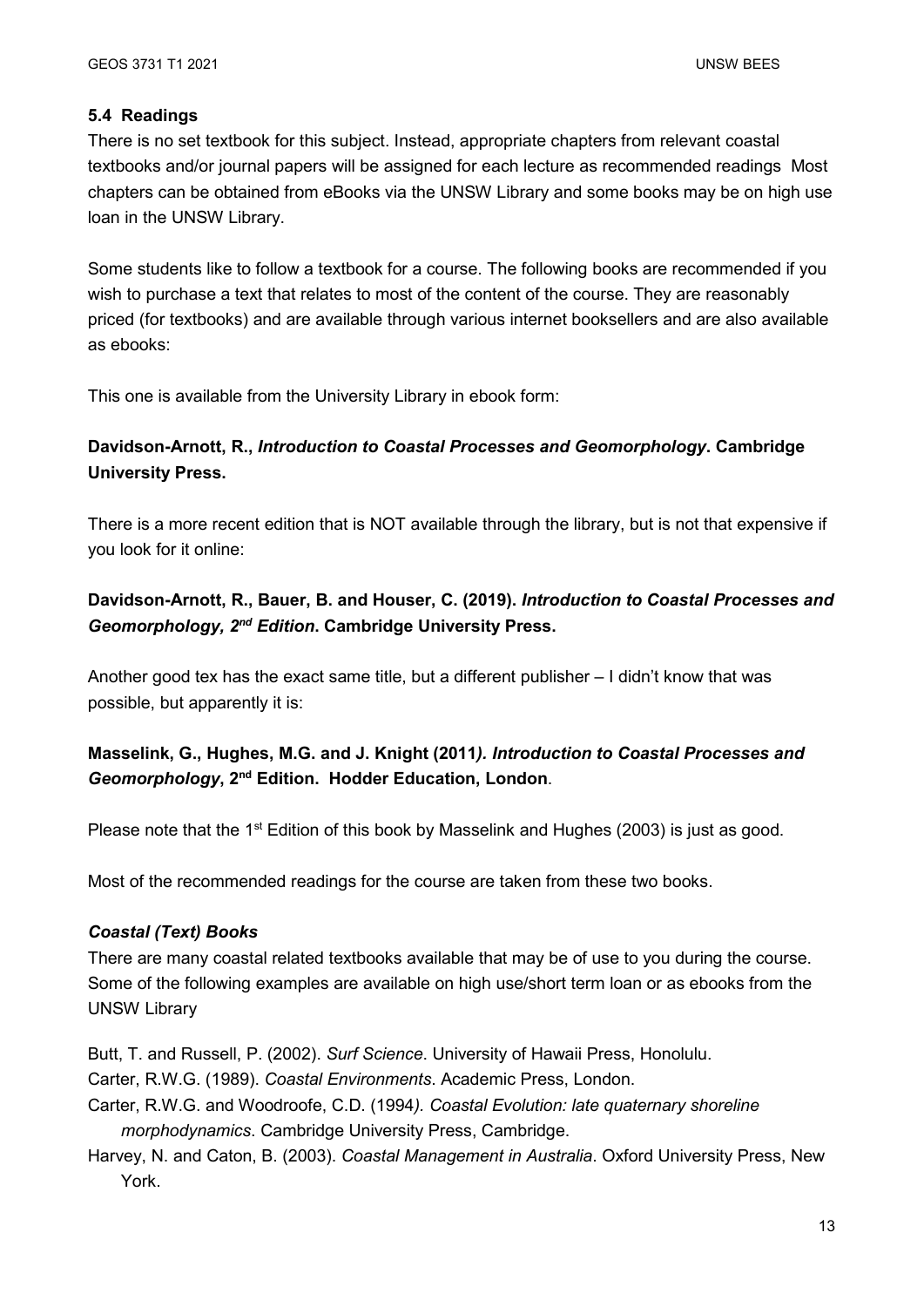Haslett, S.K. (2000). *Coastal Systems*. Routledge, London.

- Komar, P. (1998). *Beach Processes and Sedimentation*. 2nd Edition. Prentice Hall.
- Masselink, G. and Hughes, M.G. (2003). *Introduction to Coastal Processes and Geomorphology*, Oxford University Press, London.
- Nordstrom, K. (2000). *Beaches and Dunes of Developed Coasts*. Cambridge University Press, UK.
- Short, A.D. (Ed.) (1999). *Handbook of Beach and Shoreface Morphodynamics*. John Wiley & Sons, New York.
- Short, A.D. Beaches of the NSW, QLD, SA, WA etc. Coast Series University of Sydney Press
- Short, A.D. and Woodroffe, C.D. (2009). *The Coast of Australia*. Cambridge University Press, New York.
- Woodroffe, C.D. (2003). *Coasts; form, process and evolution*. Cambridge University Press, Cambridge.

A simpler, but very good, overview of most of the material in this course is provided in my own book:

Brander, R.W. (2010). *Dr Rip's Essential Beach Book; everything you need to know about surf, sand and rips*. UNSW Press, Sydney.

It's now out of print, but is available as an ebook at [https://books.apple.com/au/book/dr-rips](https://books.apple.com/au/book/dr-rips-essential-beach-book/id437395779)[essential-beach-book/id437395779](https://books.apple.com/au/book/dr-rips-essential-beach-book/id437395779)

#### *Journal Papers*

As an upper level undergraduate you should be familiarizing yourself with the scientific literature, particularly papers found in refereed journals. Students will be required to read journal papers throughout the course as part of your lectures and labs. You will be able to access papers online through the university library system and through links/pdf's available on the course Moodle site. Google Scholar is also a good source of journal papers.

Some examples of *coastal related scientific journals* include:

*Coastal Engineering Coastal Management Continental Shelf Research Earth-Science Reviews Earth Surface Processes and Landforms Geomorphology Journal of Coastal Research Journal of Geology Journal of Geophysical Research Marine Geology Natural Hazards Natural Hazards and Earth Systems Sciences Progress in Physical Geography Quaternary International*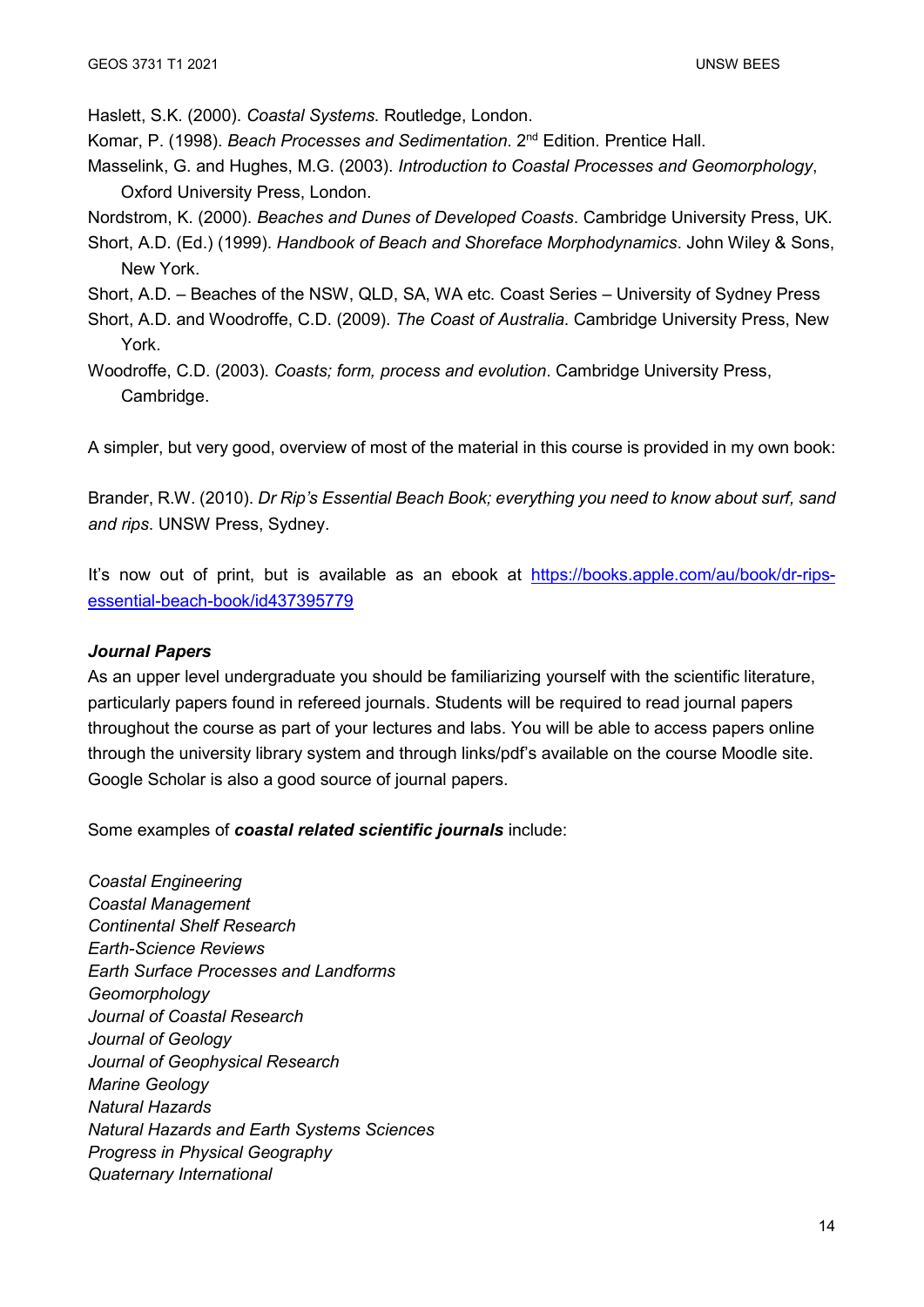#### *Sedimentology*

Some examples of *coastal related conference proceedings* include:

*Coastal Dynamics Coastal Sediments Proceedings of the International Coastal Symposium International Conference on Coastal Engineering*

## **6. Academic Integrity, Referencing and Plagiarism**

**Academic Integrity** is fundamental to success at university. Academic integrity can be defined as a commitment to six fundamental values in academic pursuits: honesty, trust, fairness, respect, responsibility and courage (Fishman, 2013). At UNSW this means that your work must be your own and others' ideas should be appropriately acknowledged. If you don't follow these rules, **plagiarism** may be detected in your work.

Every year at UNSW, many students are caught copying or cheating in various ways resulting either in severe penalty for the assignment in question or in automatic failure of a course. If you think we do not recognize copying and plagiarism, you are very, very wrong.

In addition to the UNSW Policy on Academic Honesty and Plagiarism, the School of Biological, Earth and Environmental Sciences (BEES), also considers any work submitted that has been produced outside of a given course in a given year to be plagiarism i.e:

- Work produced for a third party e.g. your place of employment, is considered intellectual property of the third party, and as such if such work is submitted in place of a required course work, it is deemed plagiarism.
- All work submitted for assessment must be created specifically for the given assessment task in the given year. Work produced in previous years or for other assessments is not acceptable.

Further information about academic integrity and plagiarism can be located at <https://student.unsw.edu.au/plagiarism>

The *Conduct and Integrity Unit* provides further resources to assist you to understand your conduct obligations as a student:<https://student.unsw.edu.au/conduct>

**Referencing** is a way of acknowledging the sources of information that you use to research your assignments. You need to provide a reference whenever you draw on, or replicate, someone else's words, ideas or research. Not referencing other people's work can constitute plagiarism.